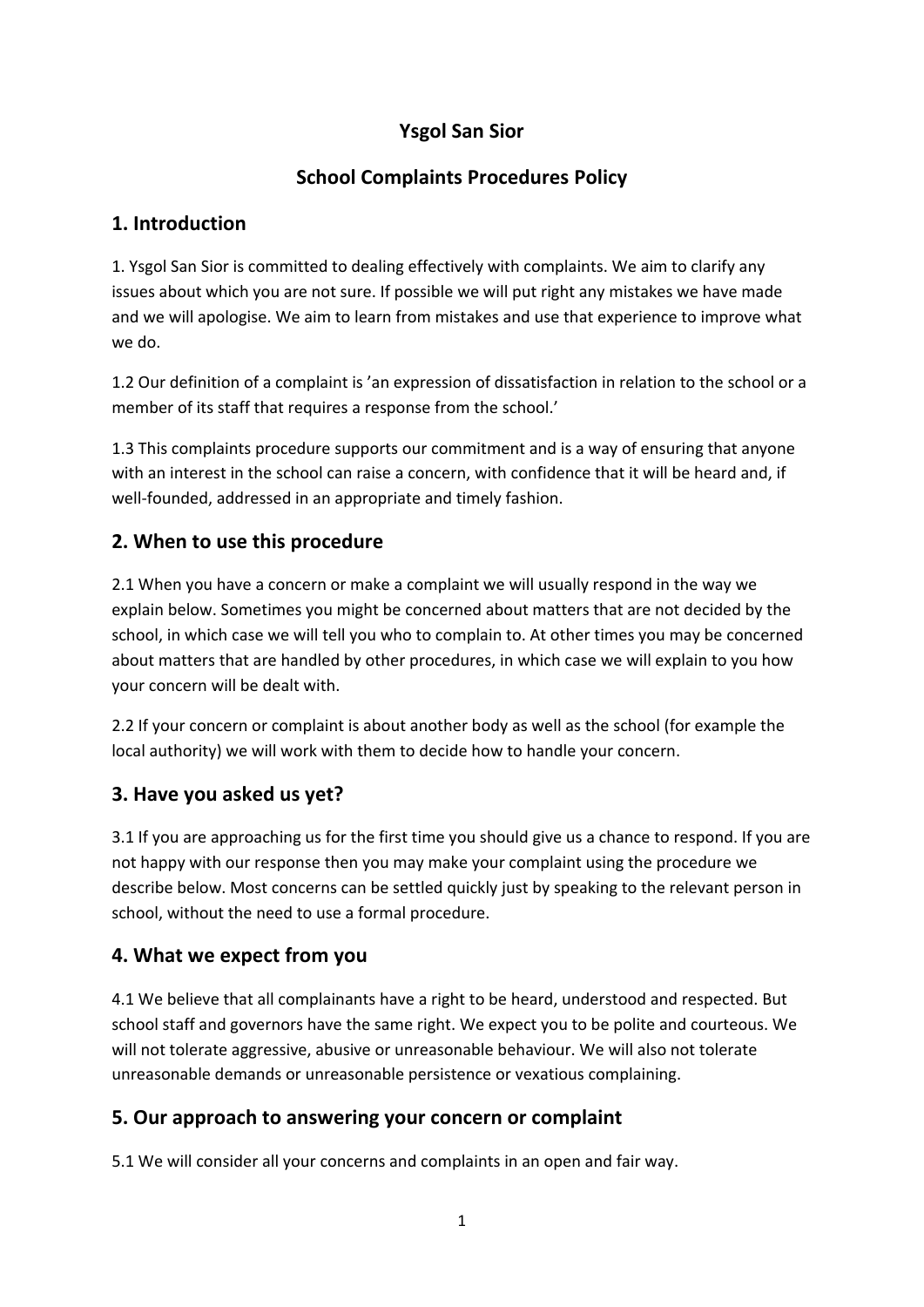5.2 At all times the school will respect the rights and feelings of those involved and make every effort to protect confidential information.

5.3 Timescales for dealing with your concerns or complaints may need to be extended following discussion with you.

5.4 We may ask for advice from the local authority where appropriate.

5.5 Some types of concern or complaint may raise issues that have to be dealt with in another way (other than this complaints policy), in which case we will explain why this is so, and will tell you what steps will be taken.

5.6 The governing body will keep the records of documents used to investigate your concern or complaint for seven years after it has been dealt with. Records will be kept in school and reviewed by the governing body after seven years to decide if they need to be kept for longer.

5.7 Complaints that are made anonymously will be recorded but investigation will be at the discretion of the school depending on the nature of the complaint.

5.8 Where complaints are considered to have been made only to cause harm or offence to individuals or the school, the governing body will ensure that records are kept of the investigations that are made and what actions are taken, including the reasons for 'no action'.

#### **6. Answering your concern or complaint**

6.1 The chart in Appendix A shows what may happen when you make a complaint or raise a concern. There are up to three Stages: A, B and C. Most complaints can be resolved at Stages A or B. You can bring a relative or companion to support you at any time during the process but you will be expected to speak for yourself. However, we recognise that when the complainant is a pupil it is reasonable for the companion to speak on their behalf and/or to advise the pupil.

6.2 As far as possible, your concern or complaint will be dealt with on a confidential basis. However, there could be occasions when the person dealing with your concern or complaint will need to consider whether anyone else within the school needs to know about your concern or complaint, so as to address it appropriately.

6.3 If you are a pupil under 16 and wish to raise a concern or bring a complaint we will ask for your permission before we involve your parent(s) or carer(s). If you are a pupil under 16 and are involved in a complaint in any other way, we may ask your parent(s) or carer(s) to become involved and attend any discussion or interview with you.

#### **Stage A (Informal)**

6.4 If you have a concern, you can often resolve it quickly by talking to a teacher or the Headteacher. You should raise your concern as soon as you can; normally we would expect you to raise your issue within 10 school days of any incident. The longer you leave it the harder it might be for those involved to deal with it effectively.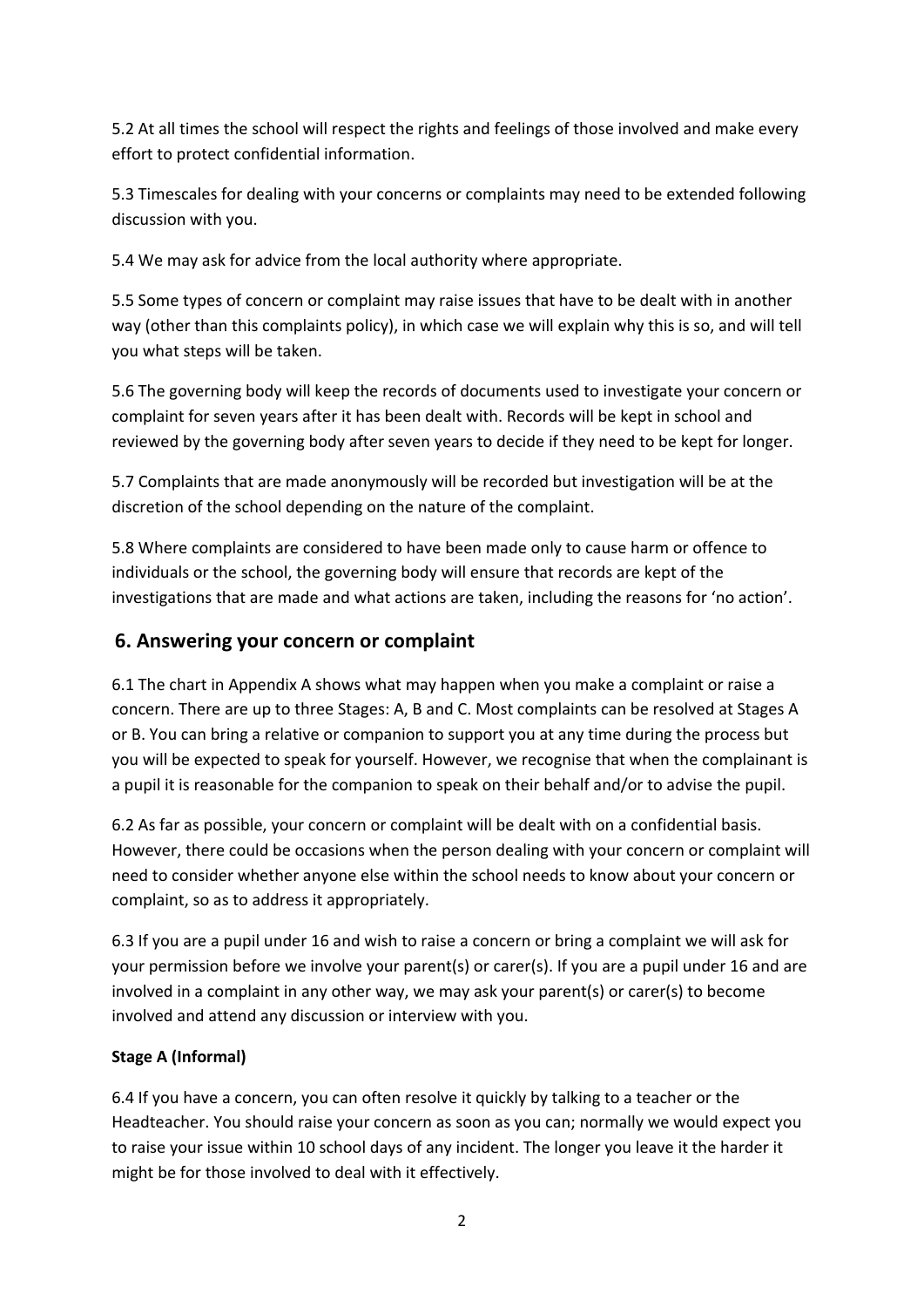6.5 If you are a pupil, you can raise your concerns with your school council representative, form tutor or a teacher chosen to deal with pupil concerns. This will not stop you, at a later date, from raising a complaint if you feel that the issue(s) you have raised have not been dealt with properly.

6.6 We will try to let you know what we have done or are doing about your concern normally within 10 school days, but if this is not possible, we will talk to you and agree a revised timescale with you.

6.7 The person overseeing your concern or complaint will keep you informed of the progress being made. This person will also keep a log of the concern for future reference.

#### **Stage B (Formal)**

6.8 In most cases, we would expect that your concern is resolved informally. If you feel that your initial concern has not been dealt with appropriately you should put your complaint in writing to the Headteacher.

6.9 We would expect you to aim to do **this within five school days of receiving a response to your concern as it is in everyone's interest to resolve a complaint as soon as possible**. There is also a form attached (**Appendix B**) that you may find useful. If you are a pupil we will explain the form to you, help you complete it and give you a copy.

6.10 If your complaint is about the headteacher, you should put your complaint in writing to the Chair of Governors, addressed to the school, to ask for your complaint to be investigated.

6.11 In all cases, the Headteacher can help you to put your complaint in writing if necessary.

6.12 If you are involved in any way with a complaint, the Headteacher will explain what will happen and the sort of help that is available to you.

6.13 The Headteacher will invite you to discuss your complaint at a meeting. Timescales for dealing with your complaint will be agreed with you. We will aim to have a meeting with you and to explain what will happen, normally within 10 school days of receiving your letter. The school's designated person will complete the investigation and will let you know the outcome in writing within 10 school days of completion.

#### **Stage C (Formal)**

6.14 It is rare that a complaint will progress any further. However, if you still feel that your complaint has not been dealt with fairly, you should write, through the school's address, to the chair of governors setting out your reasons for asking the governing body's complaints committee to consider your complaint. You do not have to write down details of your whole complaint again.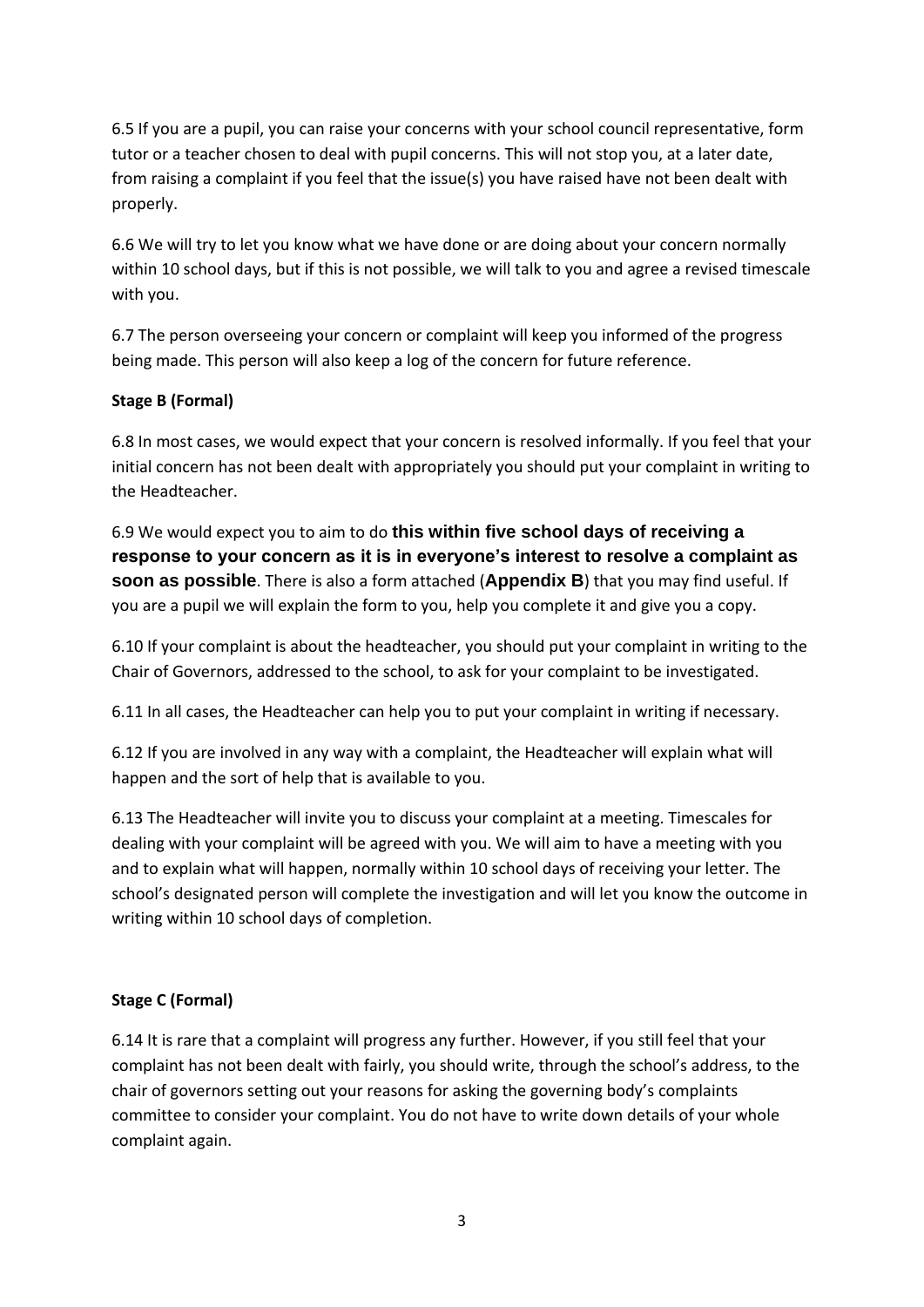6.15 If you prefer, instead of sending a letter or e-mail, you can talk to the Chair of Governors or the Headteacher who will write down what is discussed and what, in your own words, would resolve the problem. We would normally expect you to do this within five school days of receiving the school's response. You will be asked to read the notes or will have the notes read back to you and then be asked to sign them as a true record of what was said. We will let you know how the complaint will be dealt with and will send a letter to confirm this. The complaints committee will normally have a meeting with you within 15 school days of receiving your letter.

6.16 The letter will also tell you when all the evidence and documentation to be considered by the complaints committee must be received. Everyone involved will see the evidence and documentation before the meeting, while ensuring that people's rights to privacy of information are protected. The letter will also record what we have agreed with you about when and where the meeting will take place and what will happen. The timescale may need to be changed, to allow for the availability of people, the gathering of evidence or seeking advice. In this case, the person dealing with the complaint will agree a new meeting date with you.

6.17 Normally, in order to deal with the complaint as quickly as possible, the complaints committee will not reschedule the meeting more than once. If you ask to reschedule the meeting more than once, the committee may think it reasonable to make a decision on the complaint in your absence to avoid unnecessary delays.

6.18 We will write to you within 10 school days of the meeting explaining the outcome of the governing body's complaints committee's consideration.

6.19 We will keep records of all conversations and discussions for the purpose of future reference and review by the full governing body. These records will be kept for a minimum of seven years.

6.20 The governing body's complaints committee is the final arbiter of complaints.

#### **7. Special circumstances**

7.1 Where a complaint is made about any of the following the complaints procedure will be applied differently.

**I A governor or group of governors** The concern or complaint will be referred to the chair of governors for investigation. The chair may alternatively delegate the matter to another governor for investigation. Stage B onwards of the complaints procedure will apply.

ii. **The chair of governors or headteacher and chair of governors** The vice chair of governors will be informed and will investigate it or may delegate it to another governor. Stage B onwards of the complaints procedure will apply.

iii. **Both the chair of governors and vice chair of governors** The complaint will be referred to the clerk to the governing body who will inform the chair of the complaints committee. Stage C of the complaints procedure will then apply.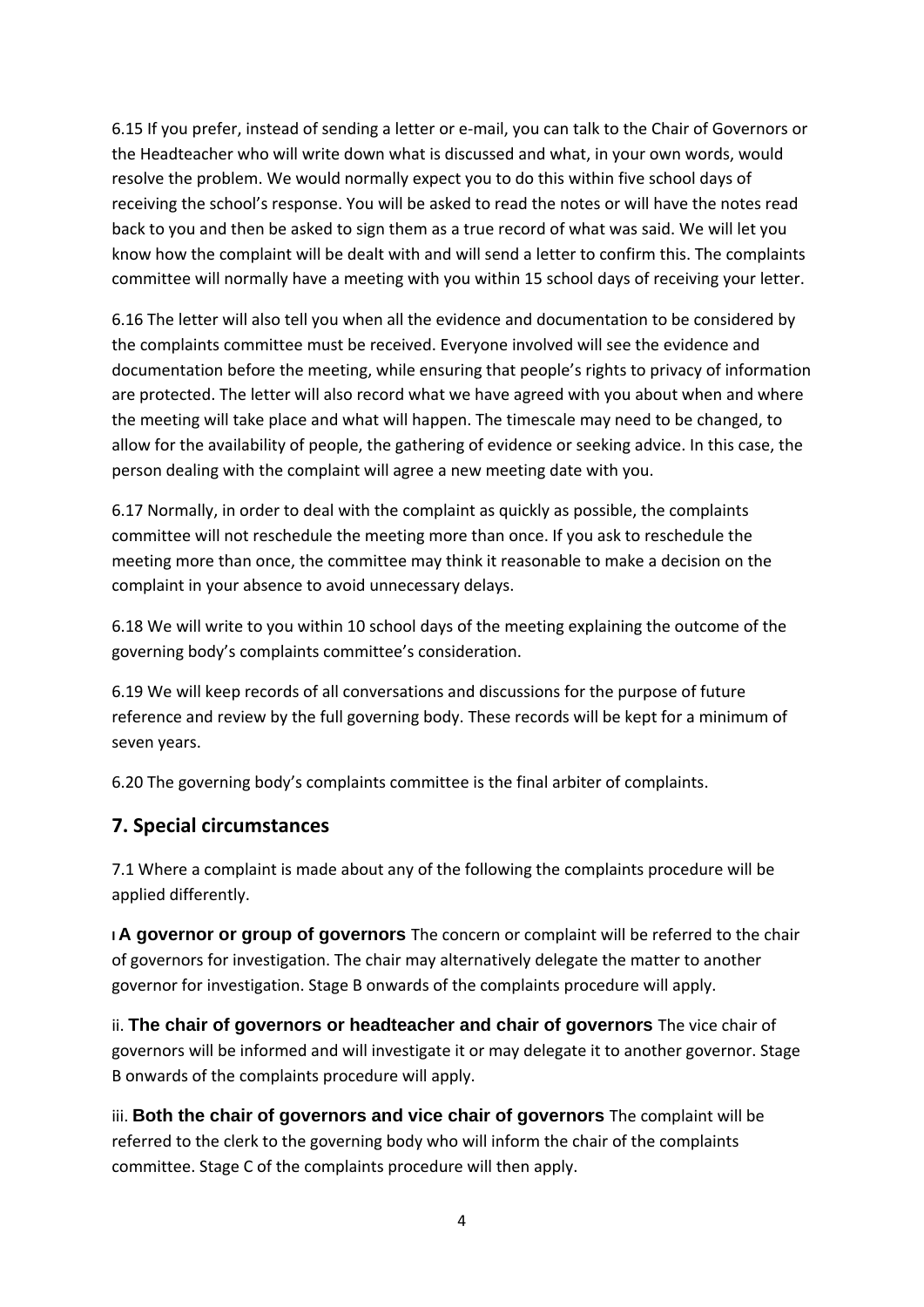iv. **The whole governing body** The complaint will be referred to the clerk to the governing body who will inform the headteacher, chair of governors, local authority and, where appropriate, the diocesan authority. The authorities will usually agree arrangements with the governing body for independent investigation of the complaint.

v. **The headteacher** The concern or complaint will be referred to the chair of governors who will undertake the investigation or may delegate it to another governor. Stage B onwards of the complaints procedure will apply.

7.2 In all cases the school and governing body will ensure that complaints are dealt with in an unbiased, open and fair way.

## **8. Our commitment to you**

8.1 We will take your concerns and complaints seriously and, where we have made mistakes, will try to learn from them.

8.2 If you need help to make your concerns known we will try and assist you. If you are a young person and need extra assistance the Welsh Government has established MEIC which is a national advocacy and advice helpline for children and young people. Advice and support can also be accessed from the Children's Commissioner for Wales.

8.3 The governing body has consulted with staff and pupils on this policy and will consult further if any amendments are made in the future.

MEIC may be contacted by freephone: 0808 802 3456, or text: 84001. This service is operated 24 hours a day.

The Children's Commissioner for Wales can be contacted by freephone: 0808 801 1000 (Monday to Friday 9am. to 5pm.), text: 80 800 (start your message with COM) or e-mail: [advice@childcomwales.org.uk](mailto:advice@childcomwales.org.uk)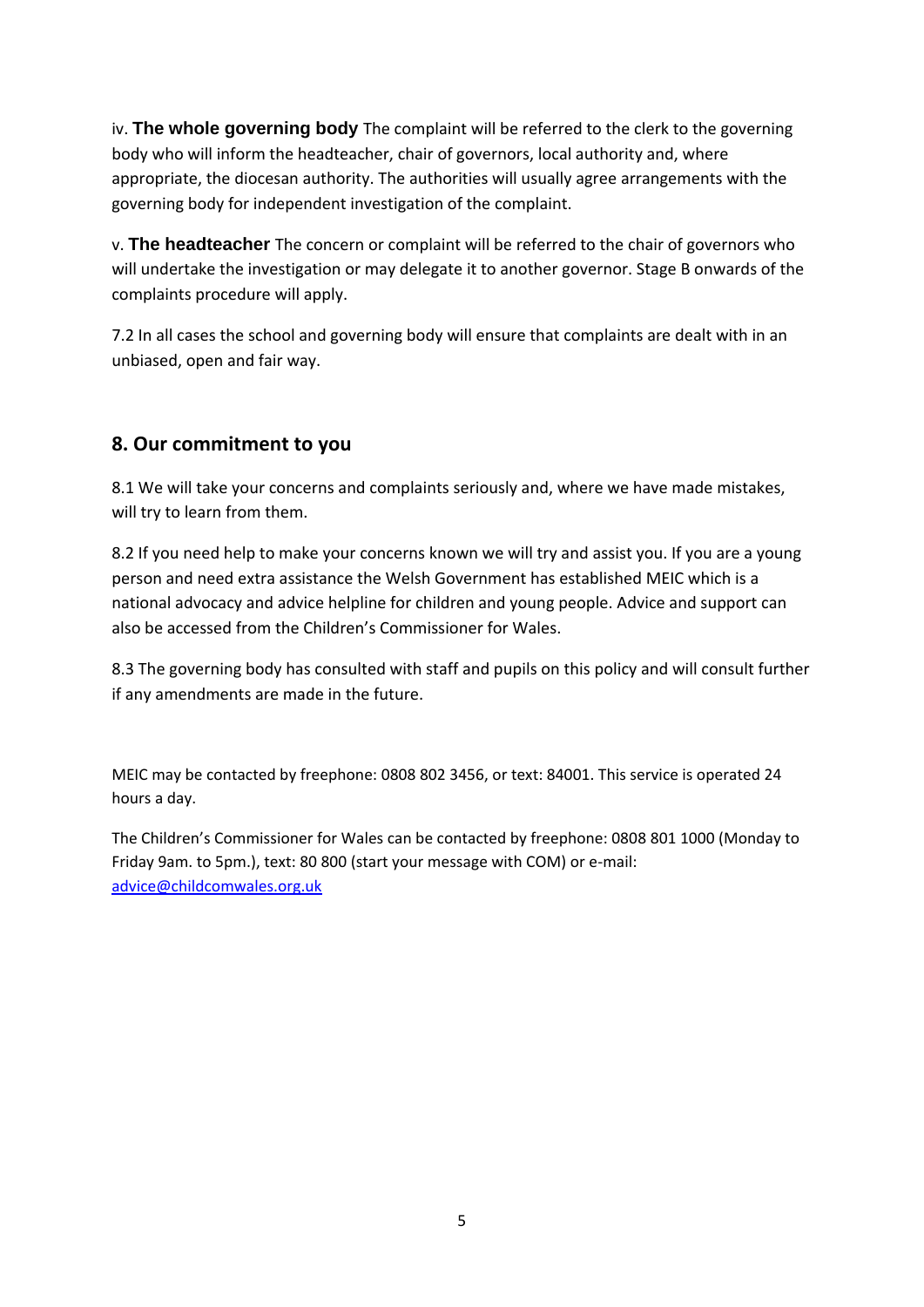

*\*If the complaint is about the headteacher you should write to the chair of governors.*

*\*\* If the complaint is about the chair of governors you should write to the vice chair.*

*All timescales shown are targets and are flexible; however it is in everyone's best interest to resolve a complaint as soon as possible.*

*The school will work with you to ensure that the time allowed to deal with your concern or complaint is reasonable and helps to achieve an answer to the problem.*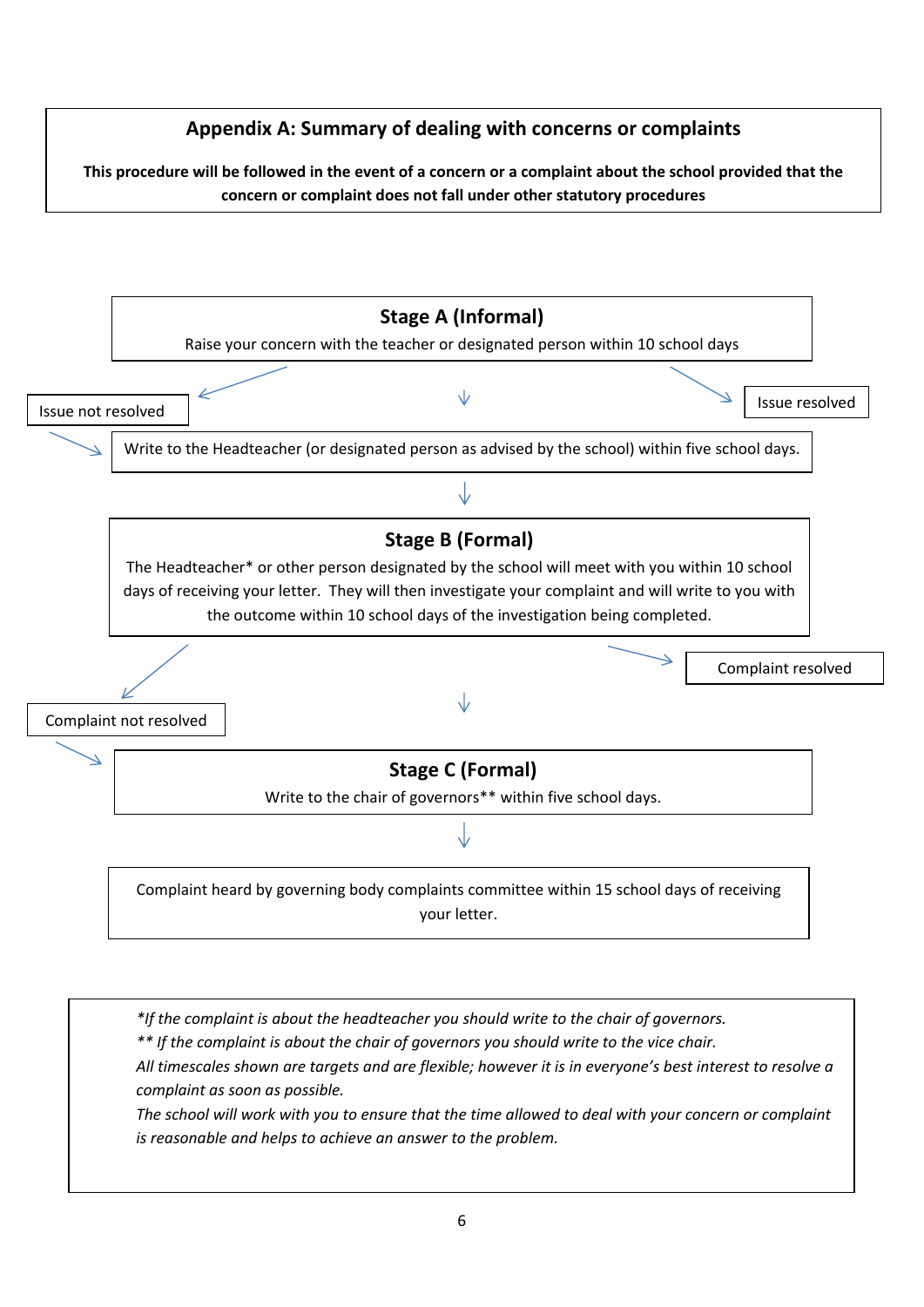## **Appendix B: complaint form**

The person who experienced the problem should normally fill in this form. If you are making a complaint on behalf of someone else please fill in Section B also. Please note that before taking forward the complaint we will need to be satisfied that you have the authority to act on behalf of the person concerned. If you are a pupil the school will help you complete this form, will explain it to you and will give you a copy of it when it is completed.

| A. Your details              |  |
|------------------------------|--|
| <b>Surname</b>               |  |
| <b>Forename(s)</b>           |  |
| <b>Title:Mr/Mrs/Ms/other</b> |  |
| <b>Address and postcode</b>  |  |
| Daytime phone number         |  |
| <b>Mobile phone number</b>   |  |
| e-mail address               |  |

How would you prefer us to contact you?

#### **B. If you are making a complaint on behalf of someone else, what are their details?**

| Their name in full                 |  |
|------------------------------------|--|
| <b>Address and postcode</b>        |  |
|                                    |  |
|                                    |  |
| What is your relationship to them? |  |
| Why are you making a complaint     |  |
| on their behalf?                   |  |

**C. About your complaint**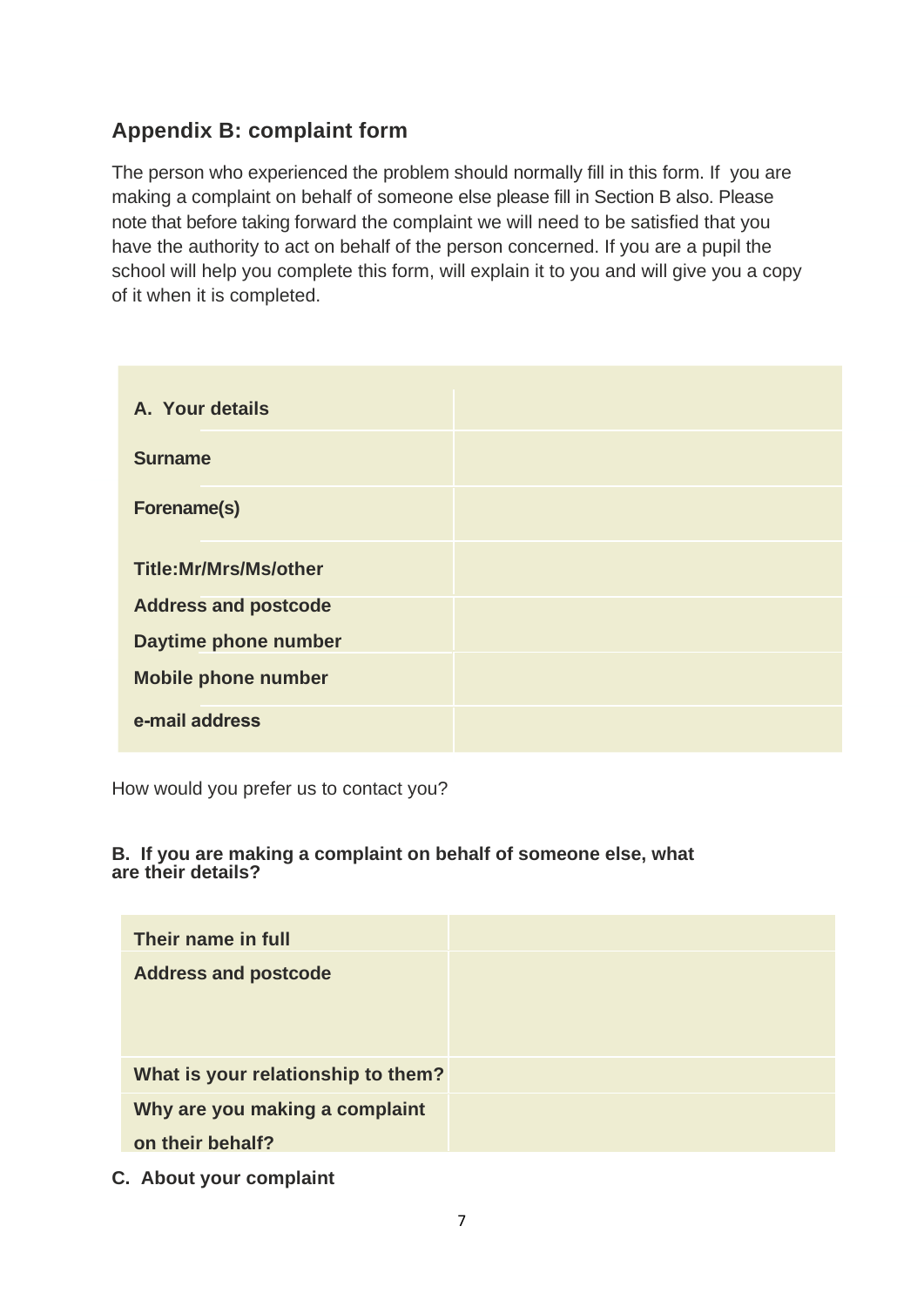#### **(continue your answers on separate sheets of paper if necessary)**

C.1 Name of the school you are complaining about.

C.2 What do you think they did wrong or did not do?

C.3 Describe how you have been affected.

C.4 When did you first become aware of the problem?

C.5 If it is more than three months since you first became aware of the problem, please give the reason why you have not raised this before**\***.

C.6 What do you think should be done to put matters right?

C.7 Have you already raised this with a member of staff? If so, please give brief details about how and when you did so.

**\*It is important to raise concerns/complaints as soon as possible. The school may not be able to investigate a complaint older than 3 months and unless there are strong reasons for the delay, matters over 6 months old will not be investigated.**

**Signature of complainant:**